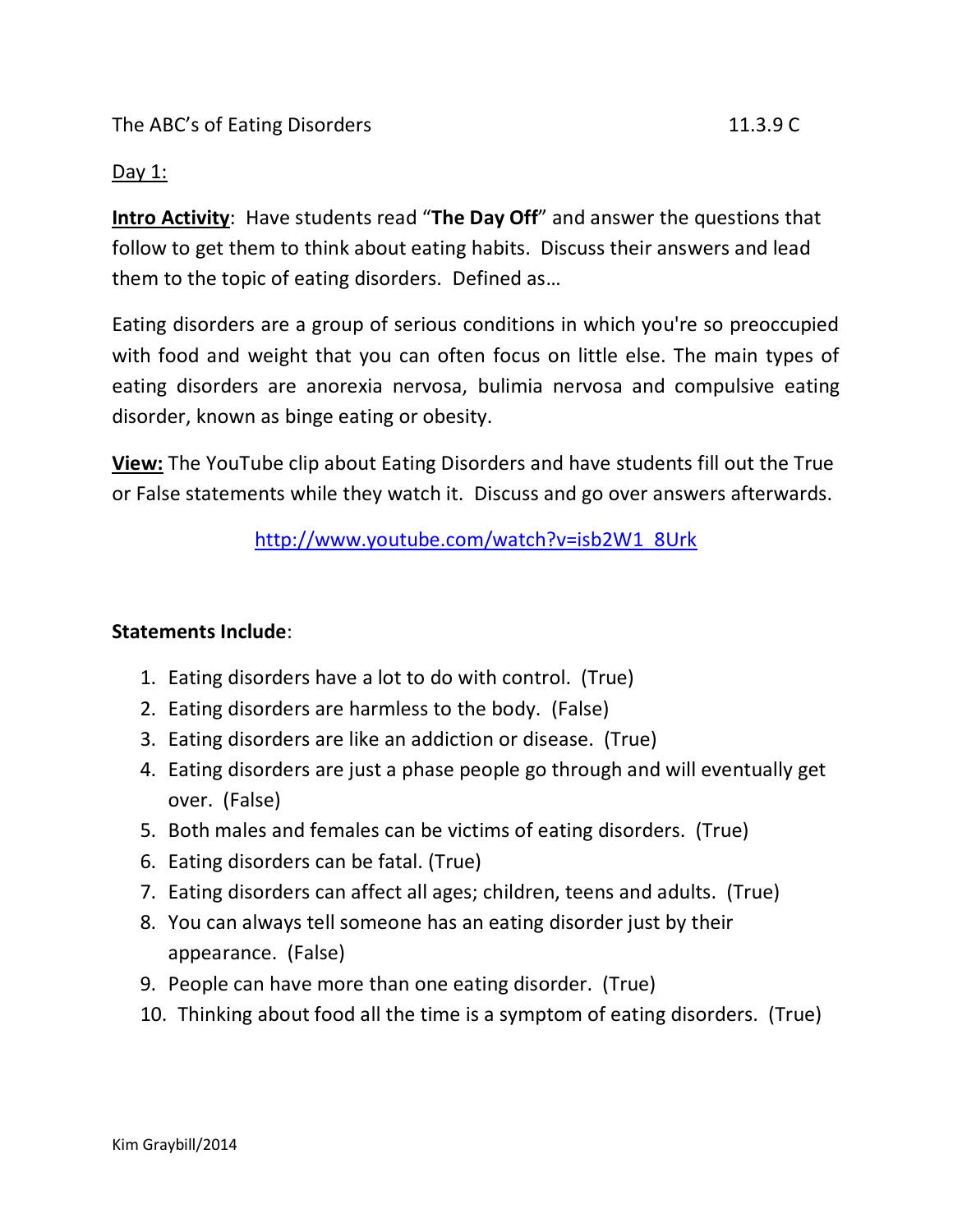## Day 2:

**Intro**: Review the ABC's or three basic types of eating disorders…

- $\bullet$  A=Anorexia
- $\bullet$  B=Bulimia
- C=Compulsive Eating

**Discuss & Notes**: Have students take notes about the eating disorders from the power point.

**Review Activity**: Divide students into 4 groups and send them to a kitchen area with a white mini-board divided into A-B-C sections and an envelope containing slips describing characteristics of each eating disorder. Students are to place characteristic slips into appropriate section. When done, have teacher evaluate for correctness. Remove any slips that are incorrect and re-check when they've changed their answers.

When totally correct, give students a handout of the A-B-C grid and have them write the characteristics into the correct section to use as their notes.

Bring them back to their seats to discuss these characteristics in more depth and answer any questions they may have about eating disorders.

## Days 3 & 4

**Picture Analysis Project**: Using the information about the ABC eating disorders from notes, PPT, and clips, students will create a WORD document or GLOG titled "Picture Analysis. See guide sheet for details.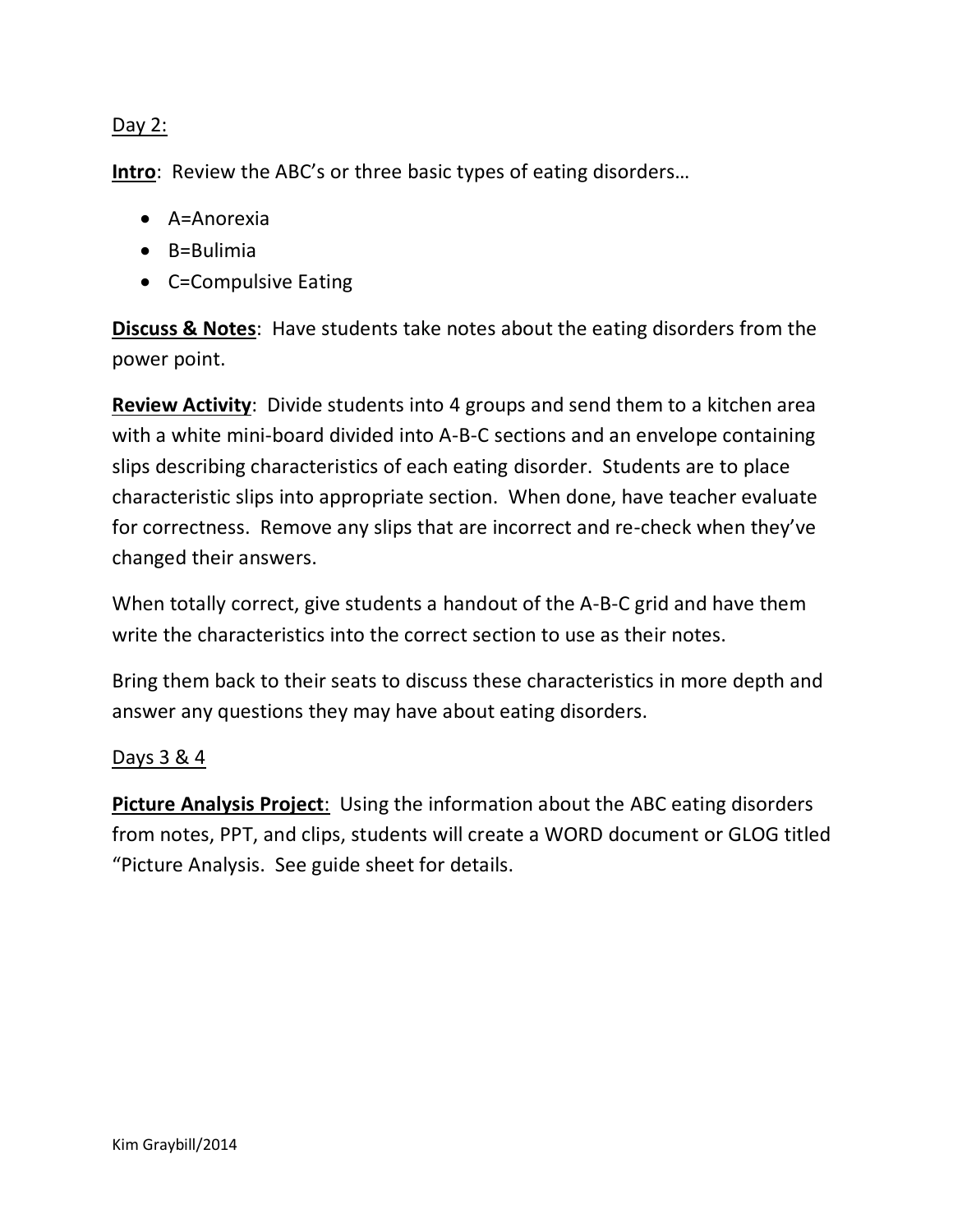| <b>Name</b> |  |  |  |
|-------------|--|--|--|
|             |  |  |  |

| <b>ANOREXIA</b>                                                                    |                                  |  |  |  |
|------------------------------------------------------------------------------------|----------------------------------|--|--|--|
| <b>Restricting foods</b>                                                           | Distorted body image             |  |  |  |
| Lose 15-20% of ideal body weight                                                   | <b>May compulsively exercise</b> |  |  |  |
| Obsessed with desire to be thin and fear becoming fat                              |                                  |  |  |  |
| Possible hair loss, brittle bones, organ damage and death                          |                                  |  |  |  |
| <b>BULIMIA</b>                                                                     |                                  |  |  |  |
| Extreme over-eating with high fat/calorie foods known as bingeing                  |                                  |  |  |  |
| Purge foods typically by vomiting or laxative abuse                                |                                  |  |  |  |
| Appear to be of normal body weight                                                 |                                  |  |  |  |
| Possible tooth erosion, and esophagus/stomach problems                             |                                  |  |  |  |
| Often visit restroom right after eating large quantities of food                   |                                  |  |  |  |
| Secretive bingeing and hoarding of junk foods                                      |                                  |  |  |  |
| <b>COMPULSIVE EATING</b>                                                           |                                  |  |  |  |
| Regularly eat large quantities of food at one time                                 |                                  |  |  |  |
| Eat quickly until uncomfortably full                                               |                                  |  |  |  |
| Typically weigh >30% or more of ideal body weight<br><b>Excess body fat</b>        |                                  |  |  |  |
| Lack of control over eating habits and exercise                                    |                                  |  |  |  |
| Possible effects are weight gain, high blood pressure, heart disease &<br>diabetes |                                  |  |  |  |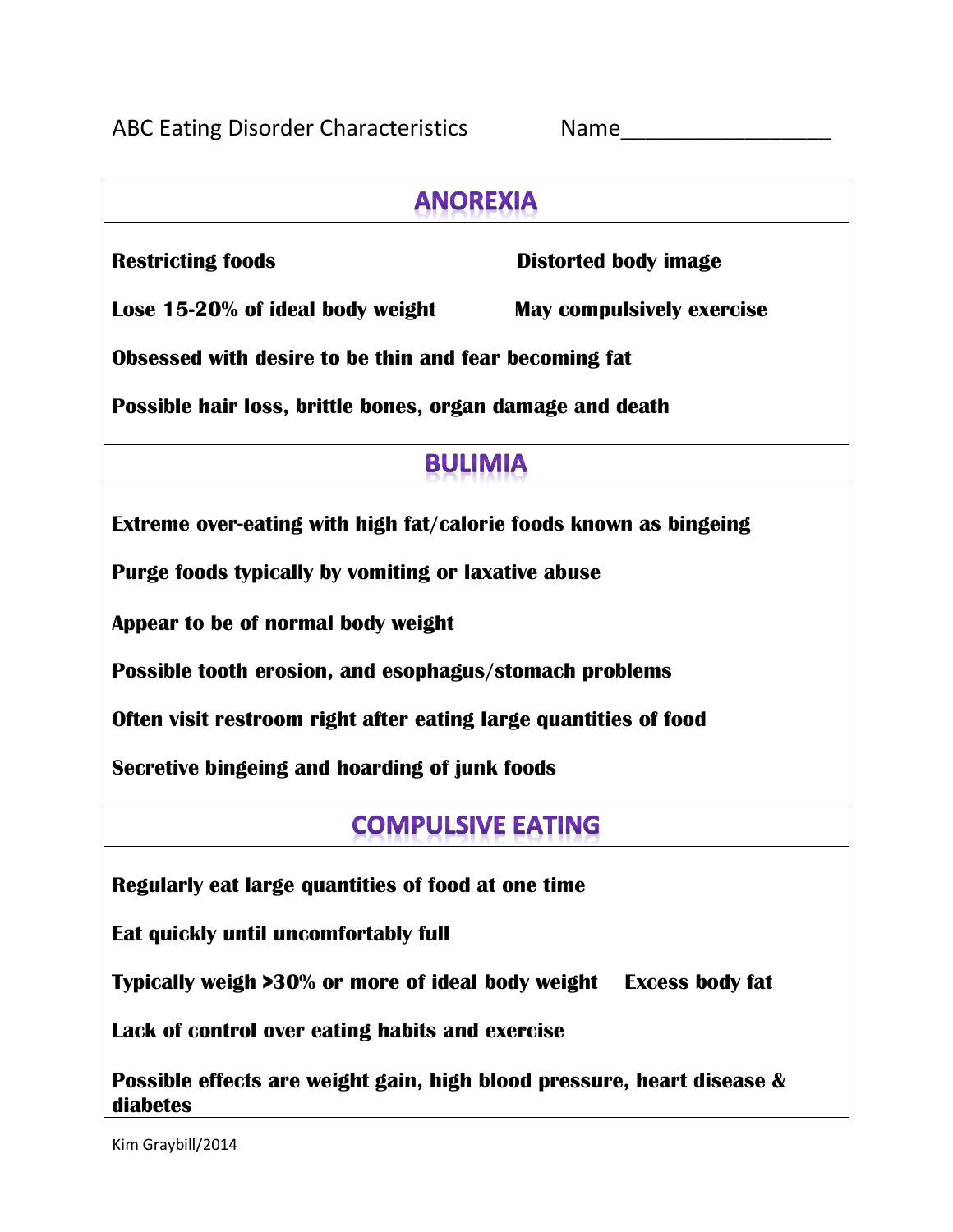